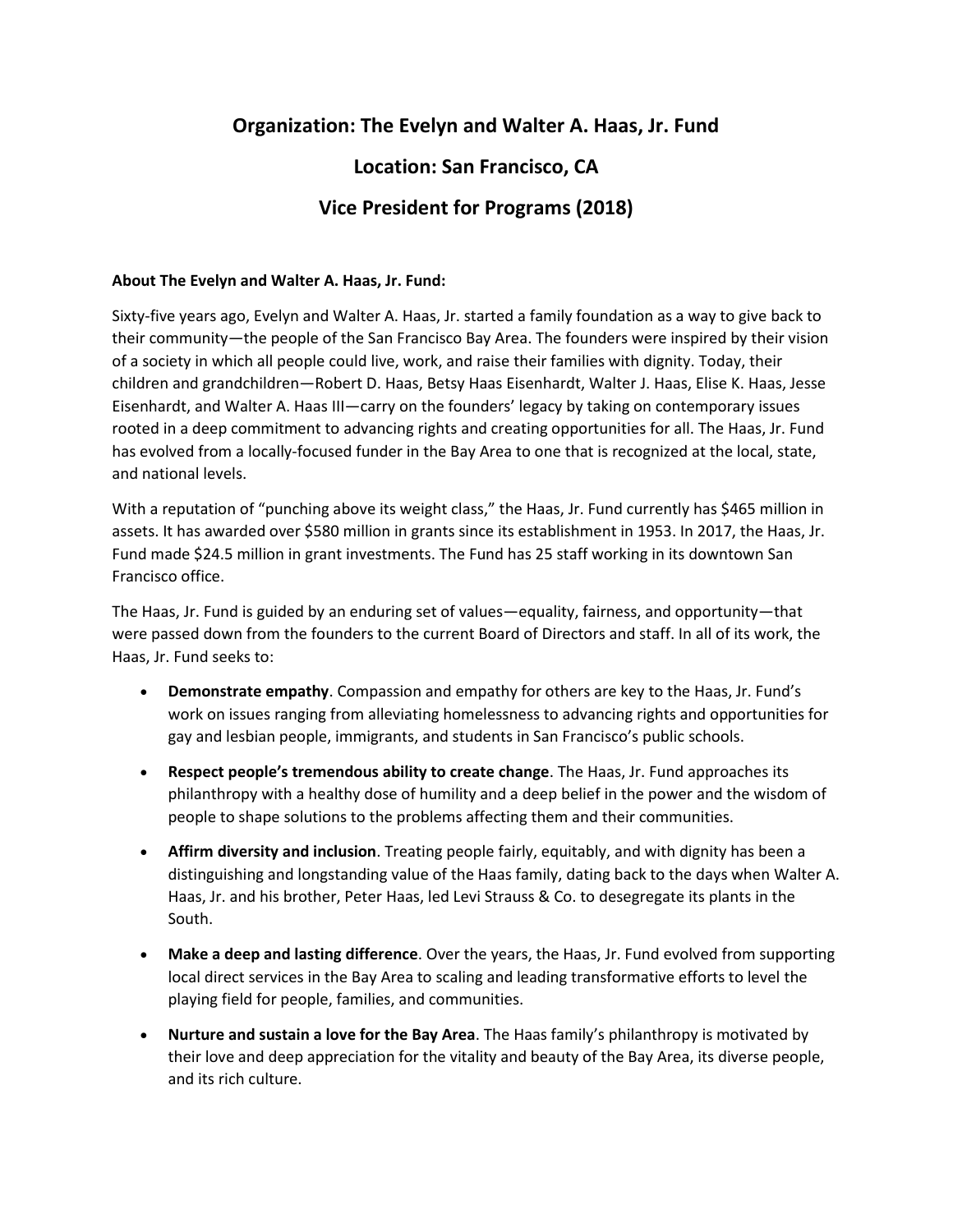The Haas, Jr. Fund currently focuses on the following five key areas:

- **Immigrant Rights**: Through its support for the immigrant movement in California, the Haas, Jr. Fund has helped the state become a beacon for the nation in advancing common-sense policies that recognize and amplify opportunities for immigrants to contribute to their communities and the economy. The Haas, Jr. Fund was one of the first foundations to invest in leadership and organizing for young undocumented Dreamers.
- **Gay and Lesbian Rights**: The Haas, Jr. Fund was the first foundation to take a stand on the freedom to marry by making it a funding priority. The Haas, Jr. Fund is credited as a key player in the success of the movement for marriage equality from coast to coast. It was also a leading supporter of the effort to dismantle the military's "Don't Ask, Don't Tell" policy that barred gays and lesbians from military service.
- **Education Equity**: The Haas, Jr. Fund has forged a close partnership with the San Francisco Unified School District to reduce the achievement gap for students of color in the city's public schools. The Haas, Jr. Fund has been a leading philanthropic partner in the district's efforts to improve education for children in the PreK-3rd grade years, and it supported the development of a bold plan (Vision 2025) to prepare all students to succeed in the global economy.
- **Haas Leadership Initiatives**: The Haas, Jr. Fund launched the Haas Leadership Initiatives to advance solutions that enable nonprofit leaders to get better results for their organizations and movements. The core of the initiative is the Flexible Leadership Awards, an innovative program that supports the Fund's grantees over three to five years to implement solutions to the leadership challenges and opportunities their organizations face.
- **Community Partnerships and Initiatives**: The Haas, Jr Fund is an important partner in a range of Bay Area initiatives to open doors and strengthen opportunities for all. The Haas, Jr. Fund helped establish the Chronicle Season of Sharing Fund, which raised a record \$9.4 million to support low-income families with emergency assistance this past year. The Haas, Jr. Fund helped lead the transformation of Crissy Field and the Presidio into cherished public spaces, and is a longtime partner with UC Berkeley to create a more inclusive and equitable institution. The Haas, Jr. Fund is also a founder and leading supporter of Coaching Corps, a national program that uses the power of sports to improve health, educational, and social outcomes for lowincome kids.

## **A New Chapter:**

The Haas, Jr. Fund is in the midst of a thoughtful leadership transition that began when Ira Hirschfield stepped down at the end of 2016, after 28 years leading the foundation. The Board of Directors promoted two leaders from within the Fund to ensure a smooth succession. Jennie Watson, formerly Vice President of Special Initiatives and Communications, is serving as President for two years, and Cathy Cha, formerly Program Director for Immigrant Rights, is serving as Vice President of Programs during this period. Cathy Cha will become President of the Haas, Jr. Fund in January 2019.

The appointment of Cathy Cha as incoming President signals a new chapter of leadership at the Haas, Jr. Fund. Cha has an impressive record of accomplishment, both at the Haas, Jr. Fund and earlier in her career. Cha is a leader in advancing new models for how foundations can partner with communities,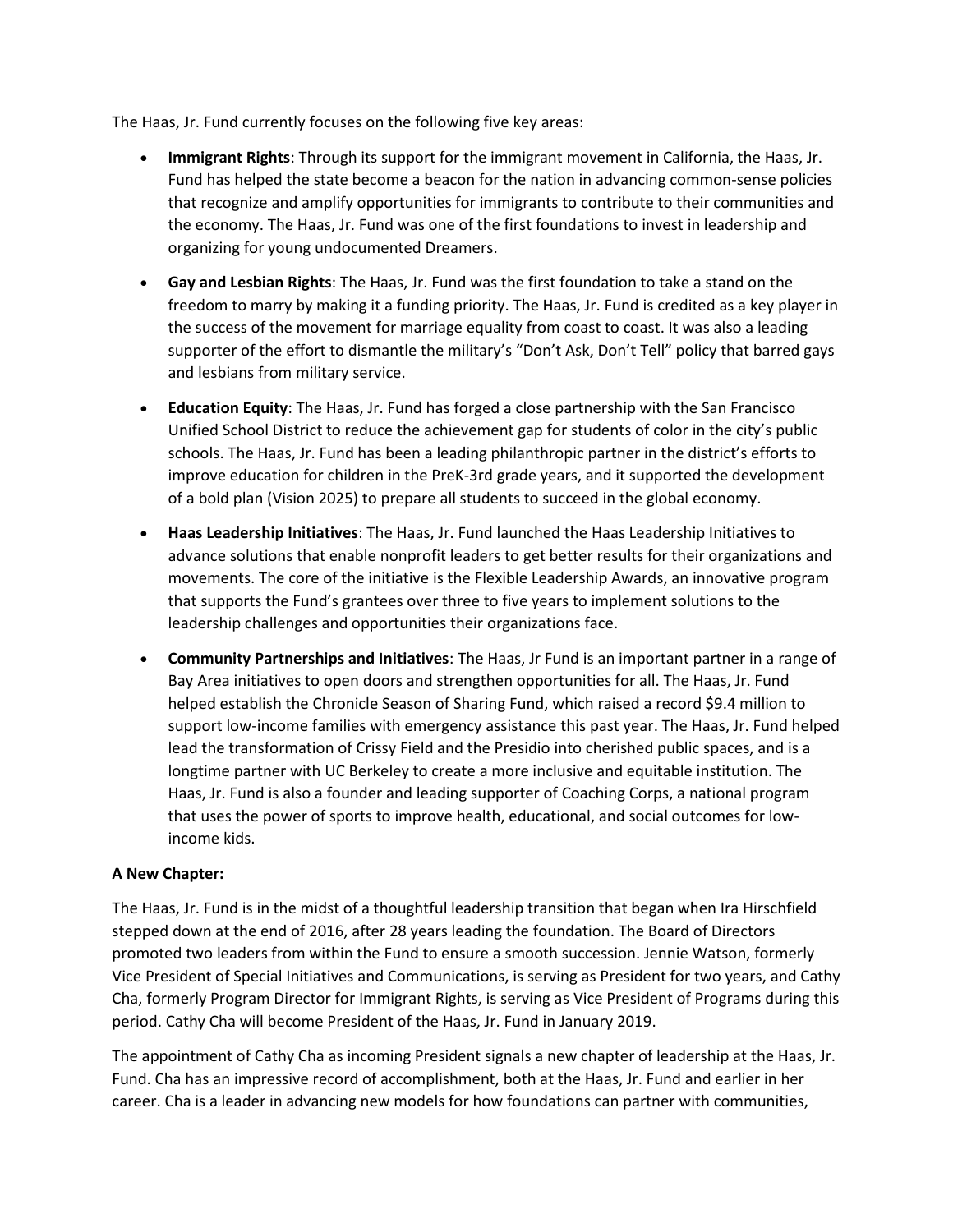advocates, and government to expand equity and opportunity. From collaborative initiatives that boost citizenship and voting, to a successful drive to create a new position in the Governor's Office focused on immigrant integration, Cha has jump-started numerous efforts to solve community problems and extend the Haas, Jr. Fund's impact. She recently brought together the California Campus Catalyst Fund, a partnership of funders, educators, and advocates working to expand support and services for undocumented students and their families across California's public higher education systems.

As the Haas, Jr. Fund approaches the moment when Cha officially steps into her role as President, the time is right to recruit the Fund's next Vice President of Programs. Working closely with the President and Board of Directors, the Vice President of Programs will define the focus and impact of the Haas, Jr. Fund in this next chapter. S/he has an opportunity to experiment and innovate, both by designing new initiatives to extend the Haas, Jr. Fund's impact and by creating new philanthropic approaches. The Vice President will serve on the Leadership Team, along with the President and the CFO, stewarding the organization and co-leading the effort to maintain an inclusive, trusting, high-performing team culture. The Haas, Jr. Fund is seeking a new Vice President of Programs who brings fresh perspective, skills, and experience at an exciting juncture in the history of this highly respected foundation.

Additional information on the Haas, Jr. Fund can be found [here.](https://www.haasjr.org/)

### **The Opportunity:**

The Vice President of Programs (VPP) will be responsible for driving the Haas, Jr. Fund's program strategies and grantmaking to achieve the mission of advancing rights and creating opportunities for all. The VPP will report directly to the President, manage and oversee all programmatic activities, and supervise five talented program leaders.

At a pivotal moment in the Haas, Jr. Fund's history, the incoming VPP also will have the unique opportunity to partner with the President and Board of Directors in building on the Fund's strengths and past accomplishments while shaping its future. With Cathy Cha and the newly expanded multigenerational Board of Directors, the Leadership Team will keep the Fund's long-held values front and center as it works to redefine priorities moving forward through the development of a new strategic plan. The VPP will lead the efforts to articulate and execute the new vision.

The VPP will lead the Directors and staff to conceptualize, sharpen, refine, and reshape the Haas, Jr. Fund's grantmaking strategies. A key responsibility will be to help the Board identify emerging opportunities to further the mission of the Haas, Jr. Fund and extend its impact. With an emphasis on the Fund's proven strengths—such as lifting people's aspirations, taking a long view, and providing collaborative "more than grantmaking" leadership—the VPP will help ensure that the Fund is adapting and responding to new and emerging conditions.

The VPP will provide intellectual leadership to the organization and foster a culture that is respectful, gracious, and reflective, and values the Haas, Jr. Fund's key asset—our staff. The challenging environment for the marginalized communities the Haas, Jr. Fund cares about requires us to be nimble, creative, innovative, and prepared to take risks.

S/he will lead the hiring, development, and retention of a diverse program team that can execute the Fund's strategies in an inclusive feedback-rich learning environment. In partnership with Human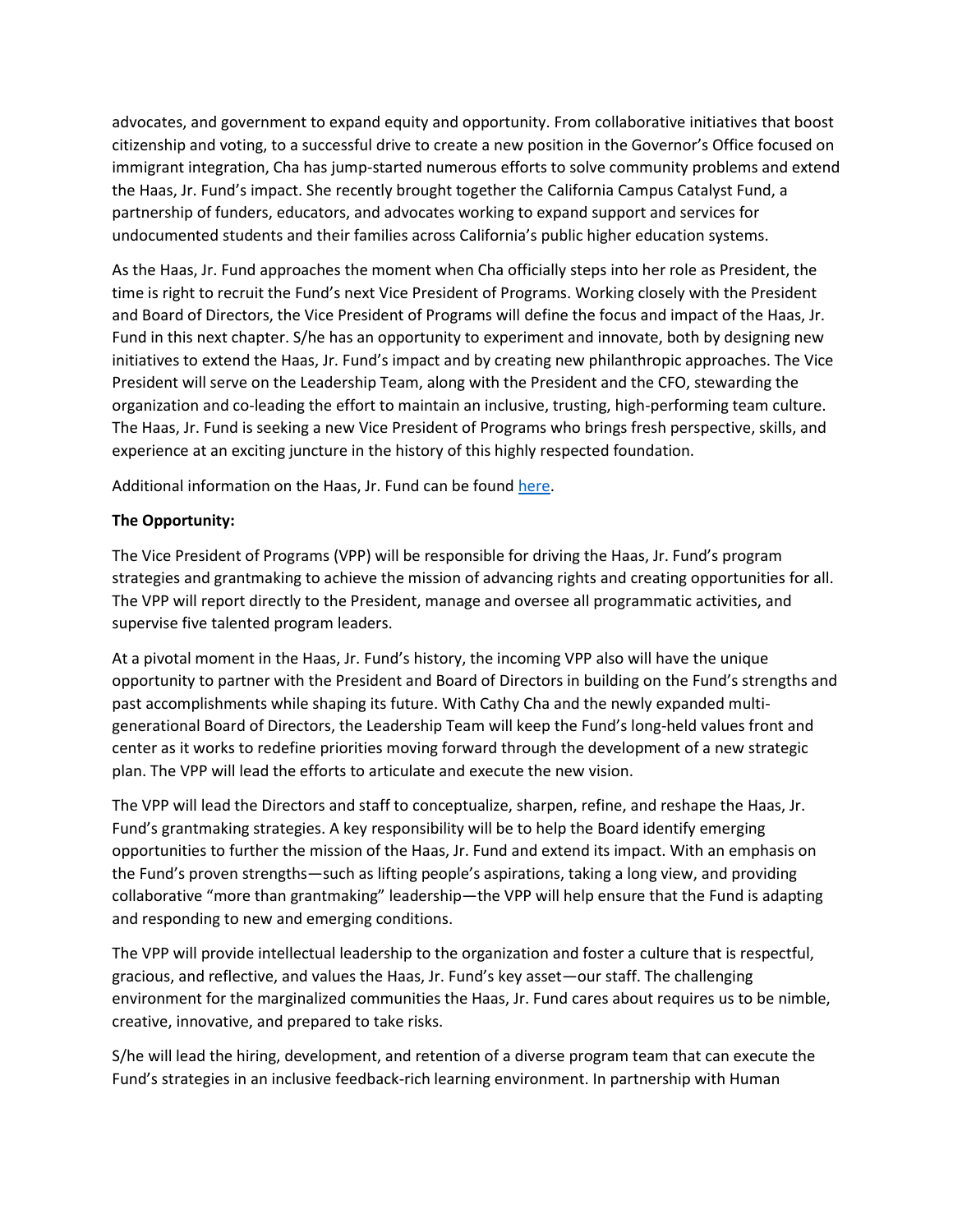Resources, s/he will identify professional development needs and training opportunities, and demonstrate a commitment to continuous improvement.

S/he will collaborate with the Communications Director to incorporate communications strategies that advance program goals.

The VPP also will actively engage with organizations and leaders central to the Haas, Jr. Fund's work, including grantees, movement partners, private and public allies, and other funders. The VPP will serve as a representative of the Haas, Jr. Fund in local, state, and national settings to advance and strengthen its alliances, reputation, and impact.

The VPP's key priorities for the first two years include:

- Exercise a leadership role in creating the Haas, Jr. Fund's next strategic plan and, in partnership with the President and Board of Directors, help define the direction and priorities of the Haas, Jr. Fund for its next chapter;
- In partnership with the President, forge close and trusted working relationships with the Board of Directors, including the three new Directors who recently joined;
- Advance organizational goals and priorities as a member of the organization-wide executive Leadership Team;
- Coach, support, and supervise five talented program officers and maintain a trusting, inclusive, high-performing team culture;
- Lead overall strategy development and oversee grantmaking and the implementation, appropriate resourcing, and streamlining of grantmaking processes;
- Lead the development of program strategy reviews, annual plans, budgets and new program development for the Board of Directors;
- Partner with the President on the strategic direction and agendas for Board meetings. Oversee the creation of memos, reports, and presentations for the Board;
- Collaborate with other funders, grantees, and an array of partners in order to develop new initiatives to deepen and extend the impact of the Haas, Jr. Fund's work;
- Represent the Haas, Jr. Fund externally through speaking and writing opportunities, sharing knowledge and lessons learned with the philanthropic community and other stakeholders; and
- Act as a champion for the Haas, Jr. Fund's mission, legacy, values, and organizational culture, ensuring that all are consistently upheld.

## **Candidate Profile:**

The Haas, Jr. Fund seeks an accomplished and visionary leader who is passionate about having impact across a broad array of programmatic areas and committed to justice and equity. We seek a leader who will bring the richness, passion, and wisdom that comes from being grounded in the lives of the marginalized communities we serve, gained either through personal lived experience or through work at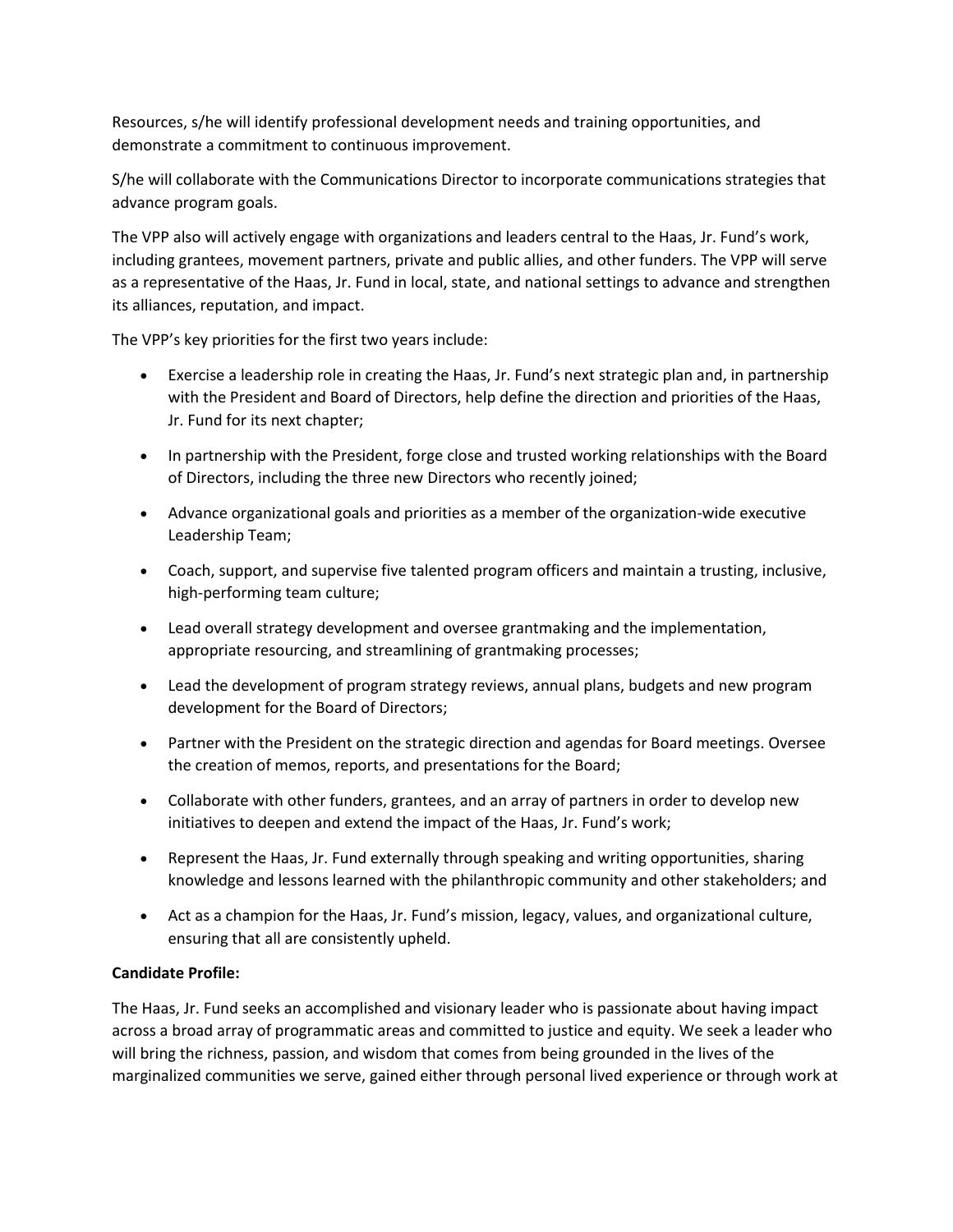community-based nonprofits. The ideal candidate will feel the "fierce urgency of now" and have the following professional and personal skills, qualities, and characteristics:

## **Passion for the Mission and Values**

The VPP will have a sincere passion for the mission and values of the Haas, Jr. Fund, for solving community problems, and for leveling the playing field. S/he will take pride in representing the Fund, bringing an appreciation for its history and a commitment to upholding its reputation in the philanthropic sector. S/he will revel in succeeding at the highest levels and show a commitment to perpetuating the Haas, Jr. Fund's culture of excellence. S/he will demonstrate inclusiveness, collaboration, humility, and compassion. The VPP will express authentic leadership, graciousness, and a sense of humor. The Haas, Jr. Fund holds dear its familial culture and values our staff deeply, so it is an imperative that s/he treats others with respect and stays true to the organization's values. The ideal candidate is an individual of unquestioned integrity, ethics, and values, and someone who can be trusted without reservation.

### **Strategic Philanthropic Leadership**

With a focus on impact, the VPP will be a thought partner with the President and Board of Directors as they define the next chapter in the Haas, Jr. Fund's history. With an appreciation of the value added role of philanthropy, s/he will be willing to take risks and creatively push the boundaries of traditional philanthropy to meet current community needs. S/he will be experienced in program strategy development and be willing to be bold in support of the Haas, Jr. Fund's goals in response to a changing environment. S/he will be able to create impactful and creative new initiatives and partnerships with sophisticated nonprofit, government, and private sector partners. S/he will have a deep intellectual capacity and curiosity. S/he will be able to take in large amounts of information and rapidly develop an analysis about the levers for change and identify and execute game changing moves. S/he will be able to listen deeply, identify a shared vision and agreed upon paths forward, and then move ideas to action.

#### **An Experienced Leader and Manager of People**

The VPP will be an executive with strong staff management experience. S/he will have a track record of successfully building and leading high-performing teams. The VPP will be a mentor and facilitator, guiding the program team through change and continued growth and development, all the while maintaining a high standard of professionalism and quality. The VPP will possess the ability to inspire a staff with a diverse set of skills towards a common goal, applying innovative management practices to ensure efficient day-to-day operations aligned with the Fund's strategic goals.

#### **Excellent Judgment**

The VPP will have the maturity and sound judgment required to act thoughtfully and lead effectively. S/he will have keen analytical skills and the ability to think critically, evaluate risk, make sound decisions, solve problems, and explain and justify recommendations to diverse audiences. The VPP will be politically astute and exercise good judgment in a range of situations.

#### **Relationship Building and Communications Skills**

The VPP will be an effective relationship builder who can create and sustain successful partnerships with the Haas, Jr. Fund's varied constituents, ranging from community members to nonprofit leaders to